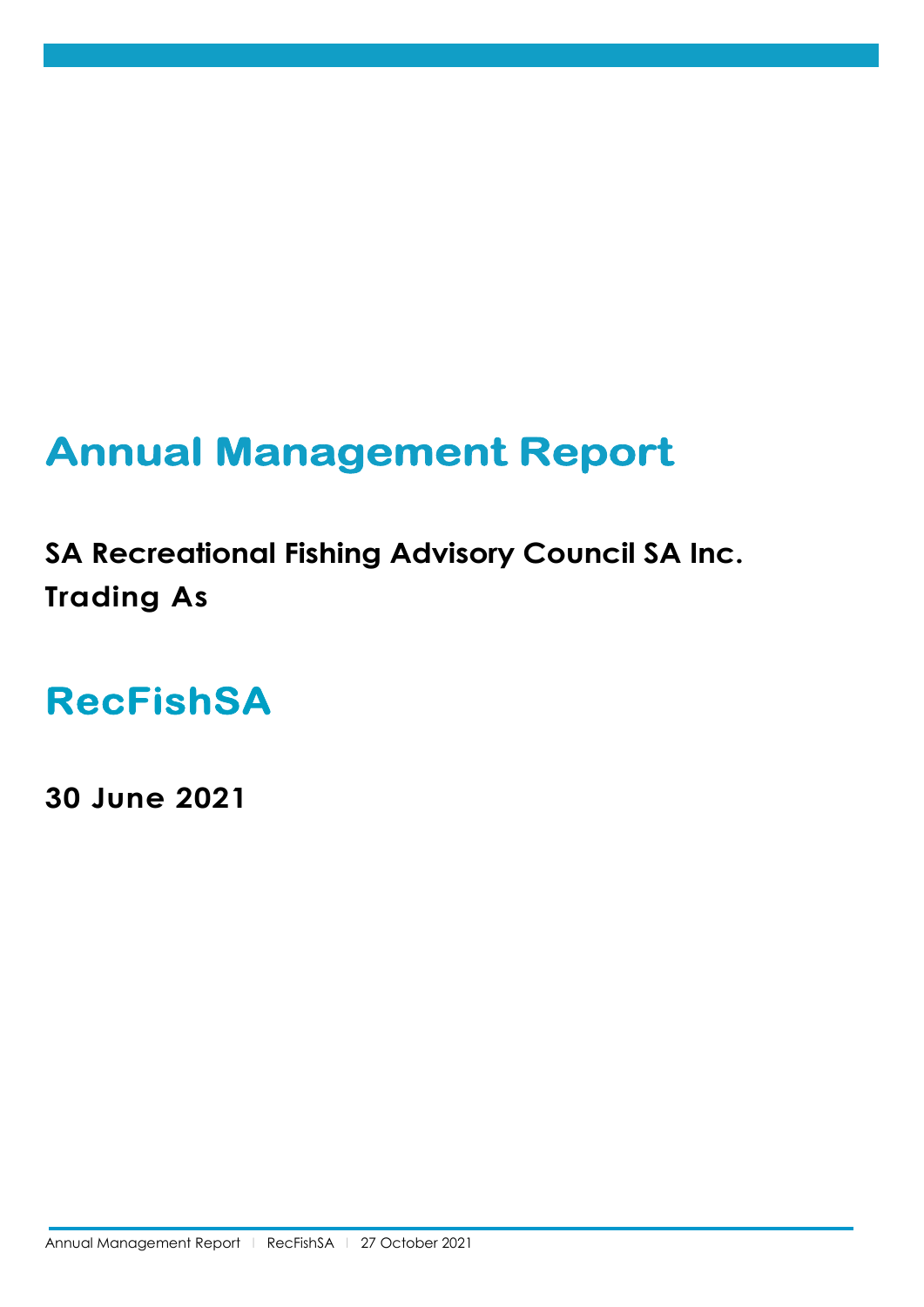# **Contents Page No.** Balance Sheet **2**

| Profit & Loss Statement |  |
|-------------------------|--|
| Board's Statement       |  |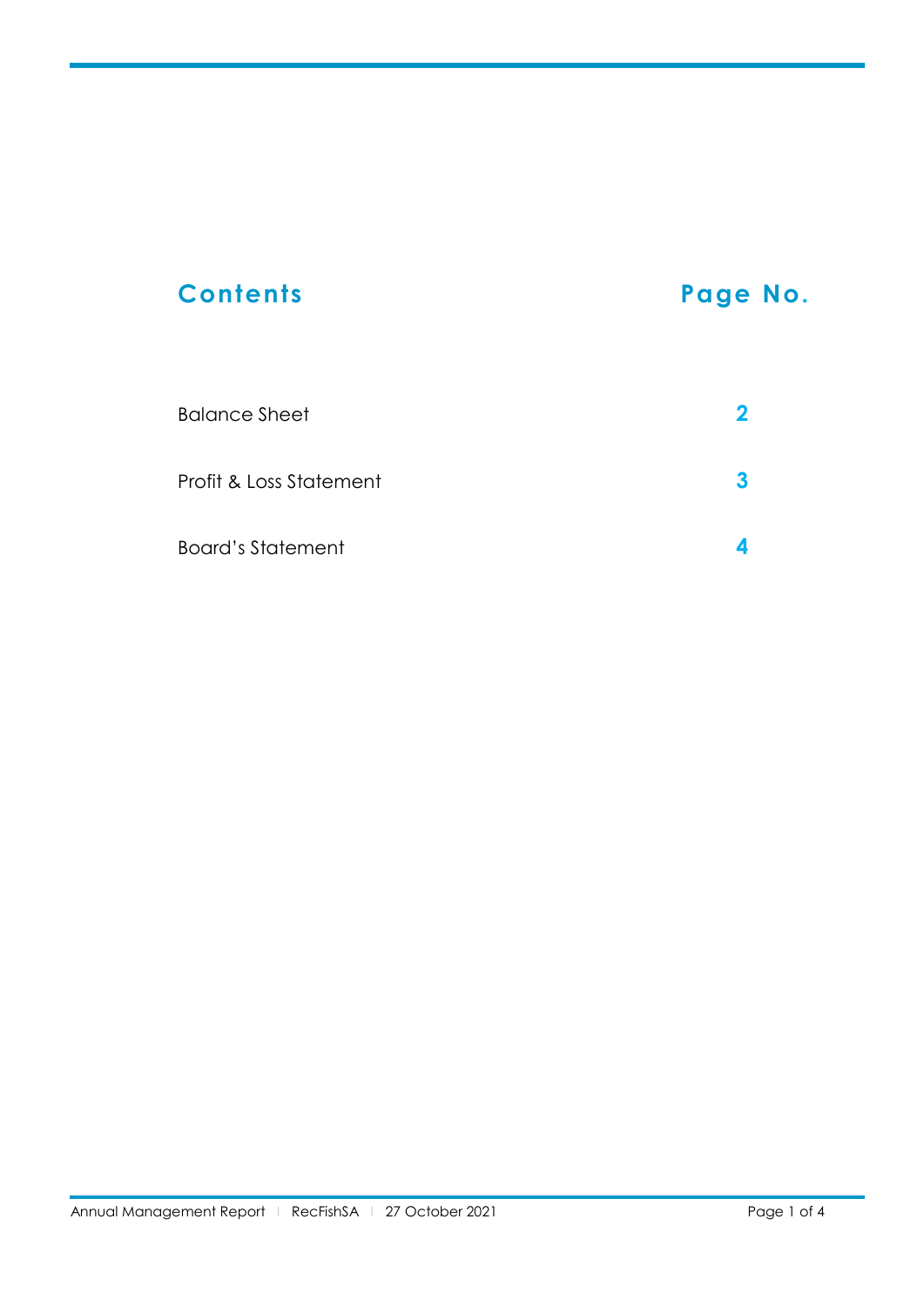#### **Balance Sheet** RecFishSA As at 30 June 2021

| <b>Assets</b>                                      | 30 Jun 2021 | 30 Jun 2020 |
|----------------------------------------------------|-------------|-------------|
| <b>Bank</b>                                        |             |             |
| <b>ANZ Bank Operations Account</b>                 | 14,498      | 28,896      |
| ANZ Bank Projects Account                          | 18,708      | 18,698      |
| ANZ Savings Account (previously named Permit Fees) | 67,433      | 62,084      |
| PayPal Account for Reservoir Permit Fees           | 3,262       | 7,162       |
| PayPal Account for Membership Fees                 | 2,291       | 1,018       |
| <b>Total Bank</b>                                  | 106,192     | 117,858     |
| <b>Current Assets</b>                              |             |             |
| Provision for GST                                  | 866         | 1,843       |
| Petty Cash                                         | 104         | 104         |
| Prepayments                                        | 1,558       |             |
| <b>Total Current Assets</b>                        | 2,528       | 1,947       |
| <b>Fixed Assets</b>                                |             |             |
| Office Equipment                                   | 1,226       |             |
| <b>Total Fixed Assets</b>                          | 1,226       |             |
| <b>Total Assets</b>                                | 109,946     | 119,805     |
| <b>Liabilities</b>                                 |             |             |
| <b>Current Liabilities</b>                         |             |             |
| ANZ Credit Card No. 5346                           | (2, 582)    | (1, 142)    |
| <b>Total Current Liabilities</b>                   | (2, 582)    | (1, 142)    |
| <b>Total Liabilities</b>                           | (2, 582)    | (1, 142)    |
| <b>Net Assets</b>                                  | 107,364     | 118,663     |
| <b>Equity</b>                                      |             |             |
| <b>Current Year Earnings</b>                       | (11, 299)   | 14,078      |
| <b>Retained Earnings</b>                           | 118,663     | 104,585     |
| <b>Total Equity</b>                                | 107,364     | 118,663     |
|                                                    |             |             |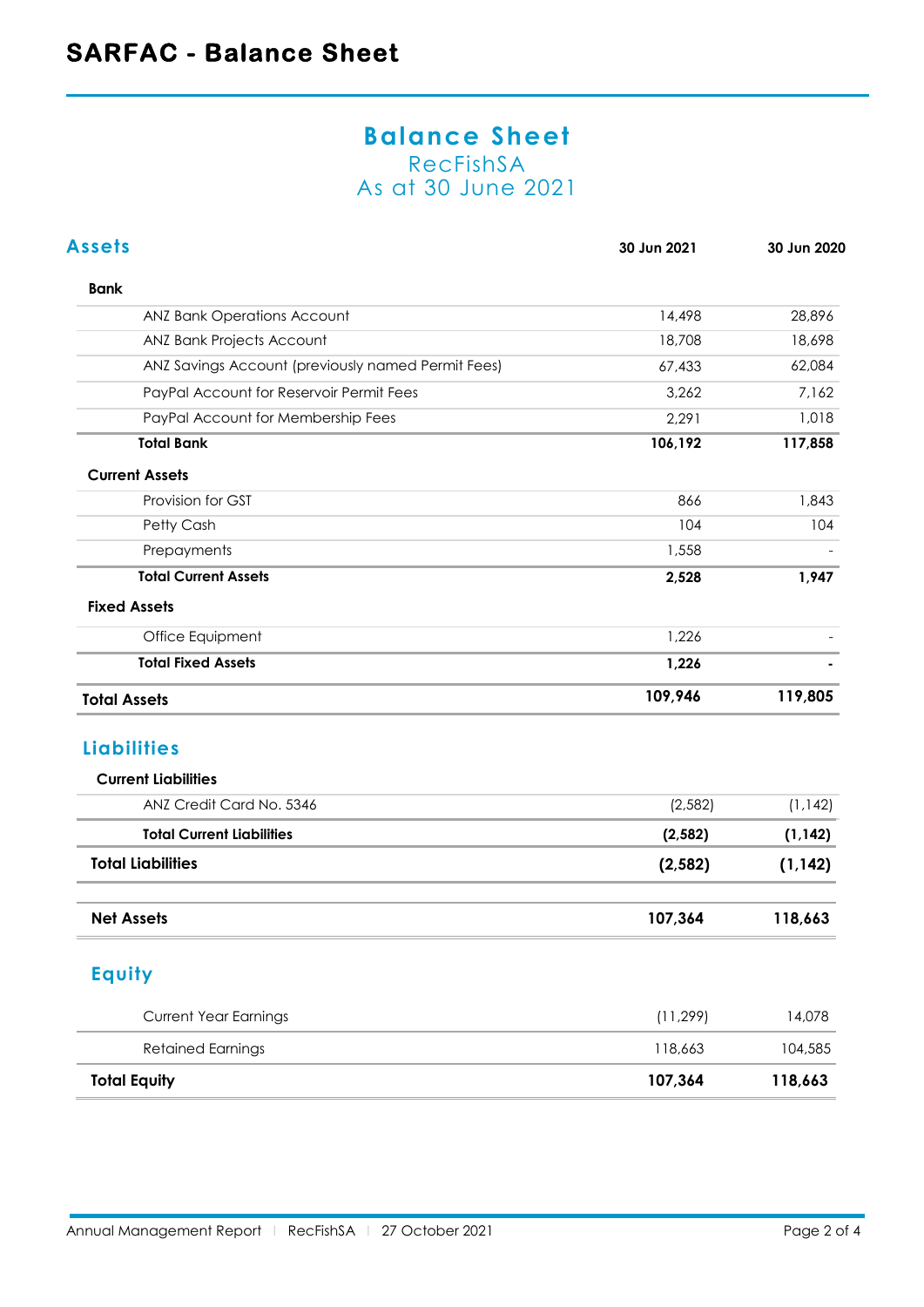### **Profit & Loss Statement** RecFishSA 1 July 2020 to 30 June 2021

|                                                | 30 Jun 21 | 30 Jun 20 |
|------------------------------------------------|-----------|-----------|
| Income                                         |           |           |
| Membership Fees                                | 1,617     | 2,324     |
| Permits                                        |           | 25,119    |
| Reimbursed Funds & Entitlements                | 1,318     | 11,277    |
| <b>Total Income</b>                            | 2,935     | 38,720    |
| Less:                                          |           |           |
| <b>Cost of Sales</b>                           |           |           |
| Fish for Stockings                             |           | (4, 545)  |
| Direct Project Grants & Wages Costs            |           | (394)     |
| <b>Total Costs</b>                             |           | (4,939)   |
| <b>Gross Profit</b>                            | 2,935     | 33,781    |
| <b>Plus Other Income</b>                       |           |           |
| <b>Interest Received</b>                       | 9         | 19        |
| <b>ANZ Remediation Credit</b>                  | 19        |           |
| <b>Total</b>                                   | 2,963     | 33,800    |
| <b>Expenses</b>                                |           |           |
| Accounting                                     | 727       | 585       |
| Administration Expenses inc. Reservoir Permits | 893       | 6,663     |
| Advertising and Marketing                      | 948       | 1,740     |
| Consultants                                    | 2,950     |           |
| Insurance                                      | 1,588     | 1,701     |
| Interest Charged                               | 19        | 98        |
| Legal Expenses                                 |           | 1,988     |
| Memberships & Subscriptions                    | 1,000     | 3,620     |
| Sponsorship & Donations                        | 1,500     |           |
| Software & IT Expenses                         | 2,475     | 952       |
| All Other Office & Operational Expenses        | 2,162     | 2,375     |
| <b>Total Operating Expenses</b>                | 14,262    | 19,722    |
| <b>Net Profit</b>                              | (11, 299) | 14,078    |